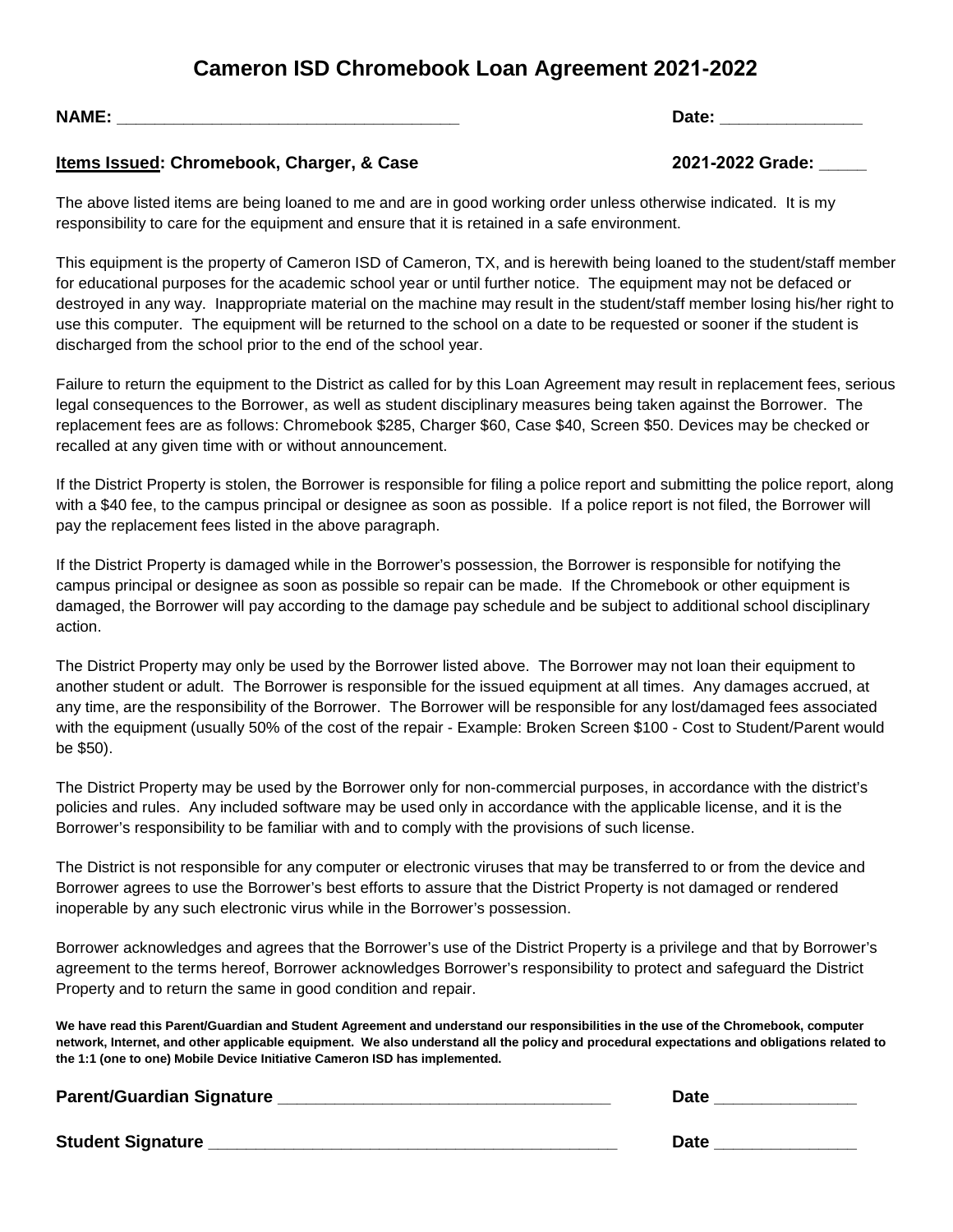**Tech Notes:**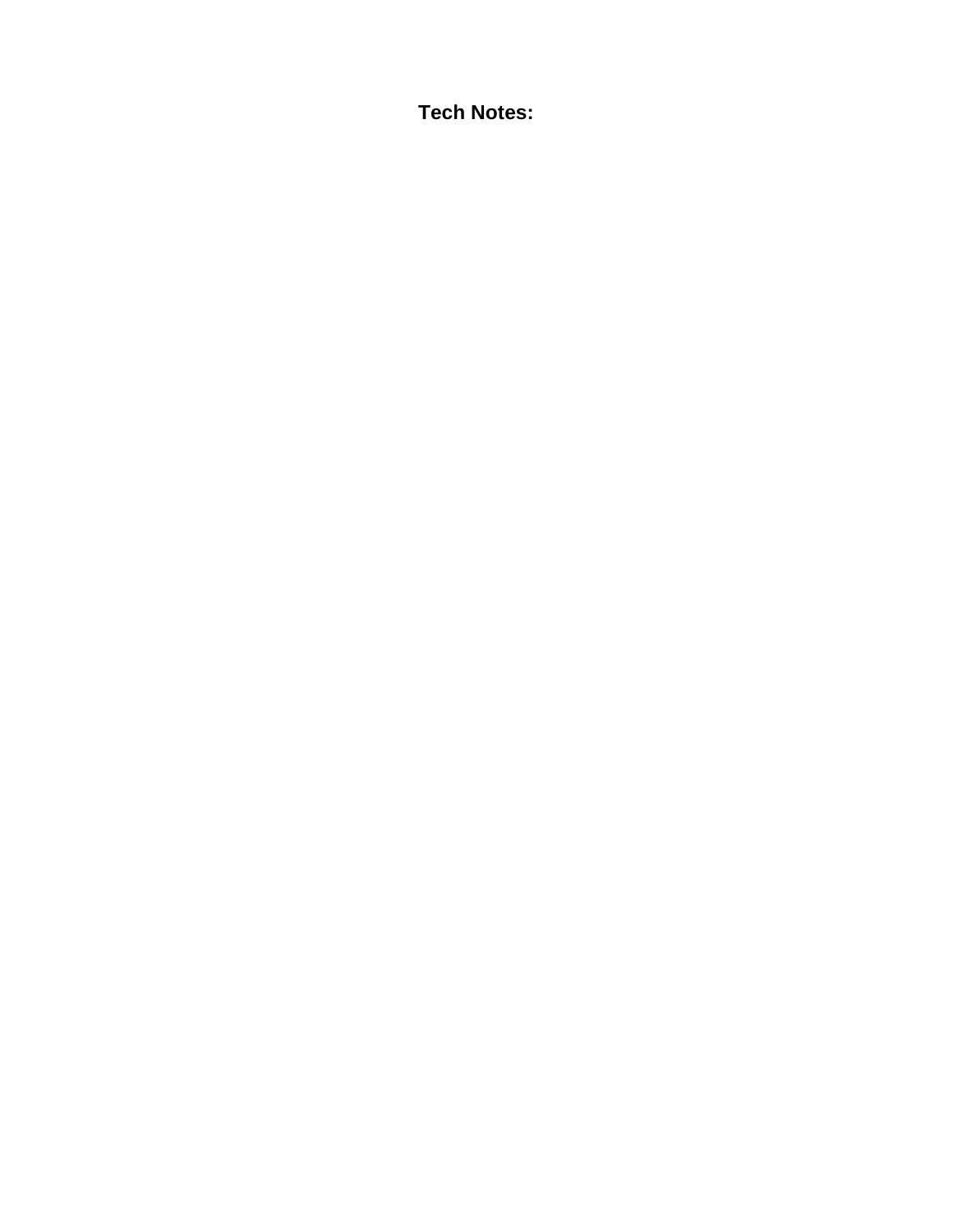### *\*\*\*This begins information contained on the signature page, which was required to be signed and returned to the school. This copy is for parent & student reference\*\*\**

The above listed items are being loaned to me and are in good working order unless otherwise indicated. It is my responsibility to care for the equipment and ensure that it is retained in a safe environment.

This equipment is the property of Cameron ISD of Cameron, TX, and is herewith being loaned to the student/staff member for educational purposes for the academic school year or until further notice. The equipment may not be defaced or destroyed in any way. Inappropriate material on the machine may result in the student/staff member losing his/her right to use this computer. The equipment will be returned to the school on a date to be requested or sooner if the student is discharged from the school prior to the end of the school year.

Failure to return the equipment to the District as called for by this Loan Agreement may result in replacement fees, serious legal consequences to the Borrower, as well as student disciplinary measures being taken against the Borrower. The replacement fees are as follows: Chromebook \$285, Charger \$60, Case \$40, Screen \$50. Devices may be checked or recalled at any given time with or without announcement.

If the District Property is stolen, the Borrower is responsible for filing a police report and submitting the police report, along with a \$40 fee, to the campus principal or designee as soon as possible. If a police report is not filed, the Borrower will pay the replacement fees listed in the above paragraph.

If the District Property is damaged while in the Borrower's possession, the Borrower is responsible for notifying the campus principal or designee as soon as possible so repair can be made. If the Chromebook or other equipment is damaged, the Borrower will pay according to the damage pay schedule and be subject to additional school disciplinary action.

The District Property may only be used by the Borrower listed above. The Borrower may not loan their equipment to another student or adult. The Borrower is responsible for the issued equipment at all times. Any damages accrued, at any time, are the responsibility of the Borrower. The Borrower will be responsible for any lost/damaged fees associated with the equipment (usually 50% of the cost of the repair - Example: Broken Screen \$100 - Cost to Student/Parent would be \$50).

The District Property may be used by the Borrower only for non-commercial purposes, in accordance with the district's policies and rules. Any included software may be used only in accordance with the applicable license, and it is the Borrower's responsibility to be familiar with and to comply with the provisions of such license.

The District is not responsible for any computer or electronic viruses that may be transferred to or from the device and Borrower agrees to use the Borrower's best efforts to assure that the District Property is not damaged or rendered inoperable by any such electronic virus while in the Borrower's possession.

Borrower acknowledges and agrees that the Borrower's use of the District Property is a privilege and that by Borrower's agreement to the terms hereof, Borrower acknowledges Borrower's responsibility to protect and safeguard the District Property and to return the same in good condition and repair.

**We have read this Parent/Guardian and Student Agreement and understand our responsibilities in the use of the Chromebook, computer network, Internet, and other applicable equipment. We also understand all the policy and procedural expectations and obligations related to the 1:1 (one to one) Mobile Device Initiative Cameron ISD has implemented.**

### *\*\*\*This concludes information contained on the signature page, which was required to be signed and returned to the school. This copy is for parent & student reference\*\*\**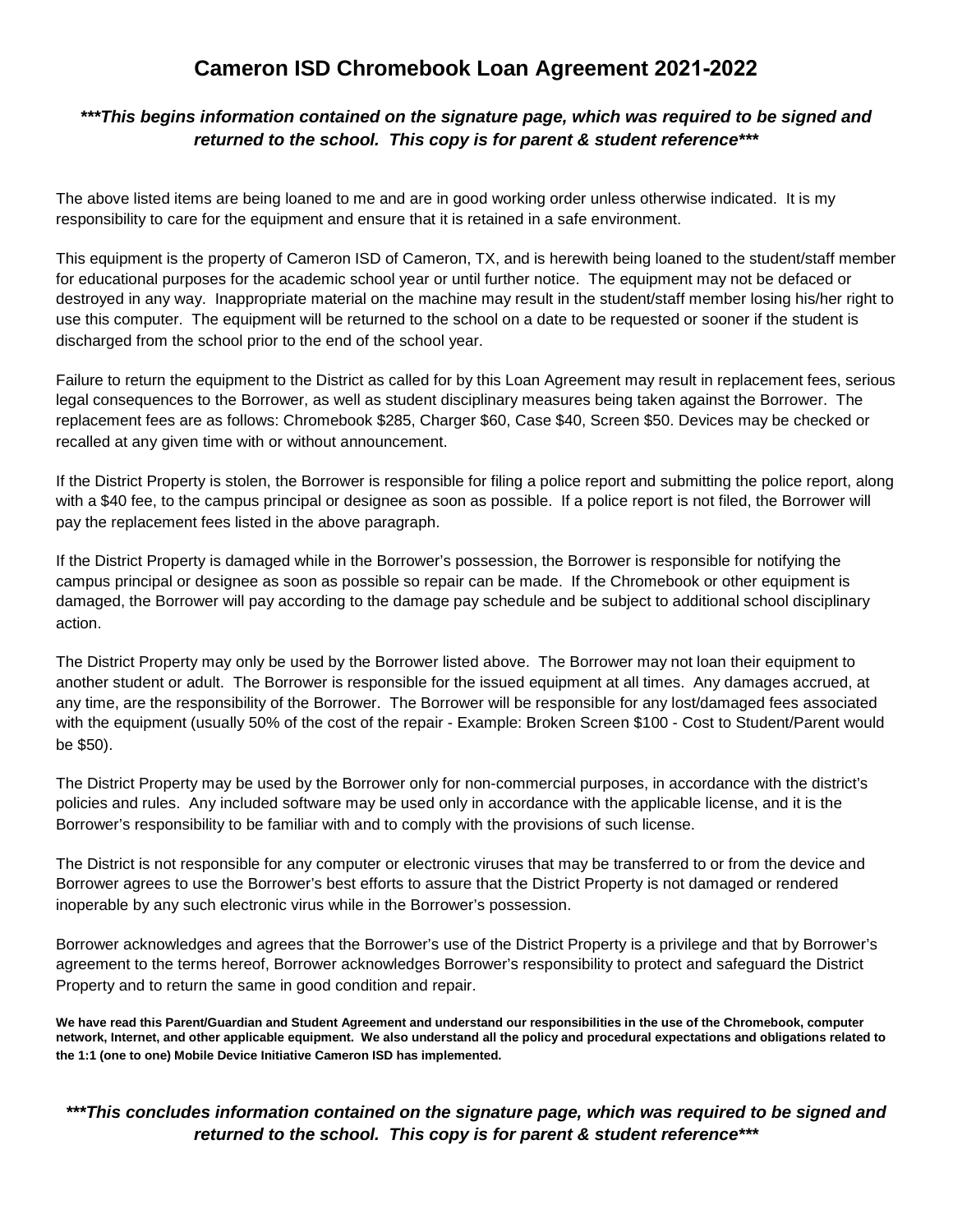Cameron ISD is pleased to offer our junior high and high school students a Google Chromebook through the CISD Technology Lending Program. Use of the wireless network will provide Cameron ISD students access to numerous applications and the Internet for educational purposes. Cameron ISD believes that teaching using 21<sup>st</sup> Century tools will improve the educational opportunities for our students.

These devices may also access the student's home Internet through WIFI. Internet access away from school is critical to the success of the program and more importantly, the student.

We hope that you share our excitement of being able to offer the mobile devices as an instructional resource to our students and teachers in Cameron ISD. The impact on teaching and learning will be enormous. Our students will gain access to up-to-date information and will be able to use this information to enhance learning. In addition, their technology skills will increase and better prepare them for higher education and the workforce. As with any initiative, there will be constant assessment and necessary changes to make this project work to the maximum benefit of our students. We are committed to that goal.

This Agreement represents an outline of the Responsible Use Agreement and Procedures. By signing this Agreement, students and parents/guardians agree to follow the Processes and Procedures. Students and parents/guardians are encouraged to read and understand these Processes and Procedures prior to signing this Agreement.

Access to the Cameron ISD computers and systems is a privilege, not a right. Violating the letter or spirit of the regulations may be cause to deny a student access to the Cameron ISD computers and systems, and/or may result in more serious disciplinary action(s) and/or financial obligations.

## **Responsibilities of Stakeholders:**

## **General Care of the Chromebooks**

- Treat the Chromebook with care by not dropping it, getting it wet, leaving it outdoors, or using it with food or drink nearby.
- If the Chromebook is damaged or not working properly, it must be turned in to the campus administration for repair or replacement. Parents/guardians and students are not authorized to attempt repairs themselves, or contract with any other individual or business for the repair of the Chromebook.
- Keep your Chromebook inside the school-issued case and keep the cover on it when transporting it. It is also highly recommended that you transport the Chromebook in a shoulder bag/backpack.
- Do not leave your Chromebook in an unsecured area. For example, if you leave your Chromebook in your locker, you MUST LOCK THE LOCKER!
- Do not loan the Chromebook to anyone. Remember, you are responsible for the Chromebook and any damages that occur to it.
- Protect the Chromebook by unplugging the power supply when transporting it.
- Protect the display by using the cover when moving the Chromebook.
- Students are expected to treat their Chromebook with care and respect. The Chromebook and case are the property of Cameron ISD, and should be kept clean and free of marks at all times. Placing stickers, writing or drawing on, engraving, or otherwise defacing the Chromebook will result in loss of privileges and disciplinary consequences. The case may be personalized.
- Students should write their name on the Chromebook Case.
- Students should not use their Chromebook while walking, on the bus, or otherwise being transported. Chromebooks should only be used while they are on a flat, stable surface such as a table. Chromebooks can be fragile, and if they are dropped, they may break.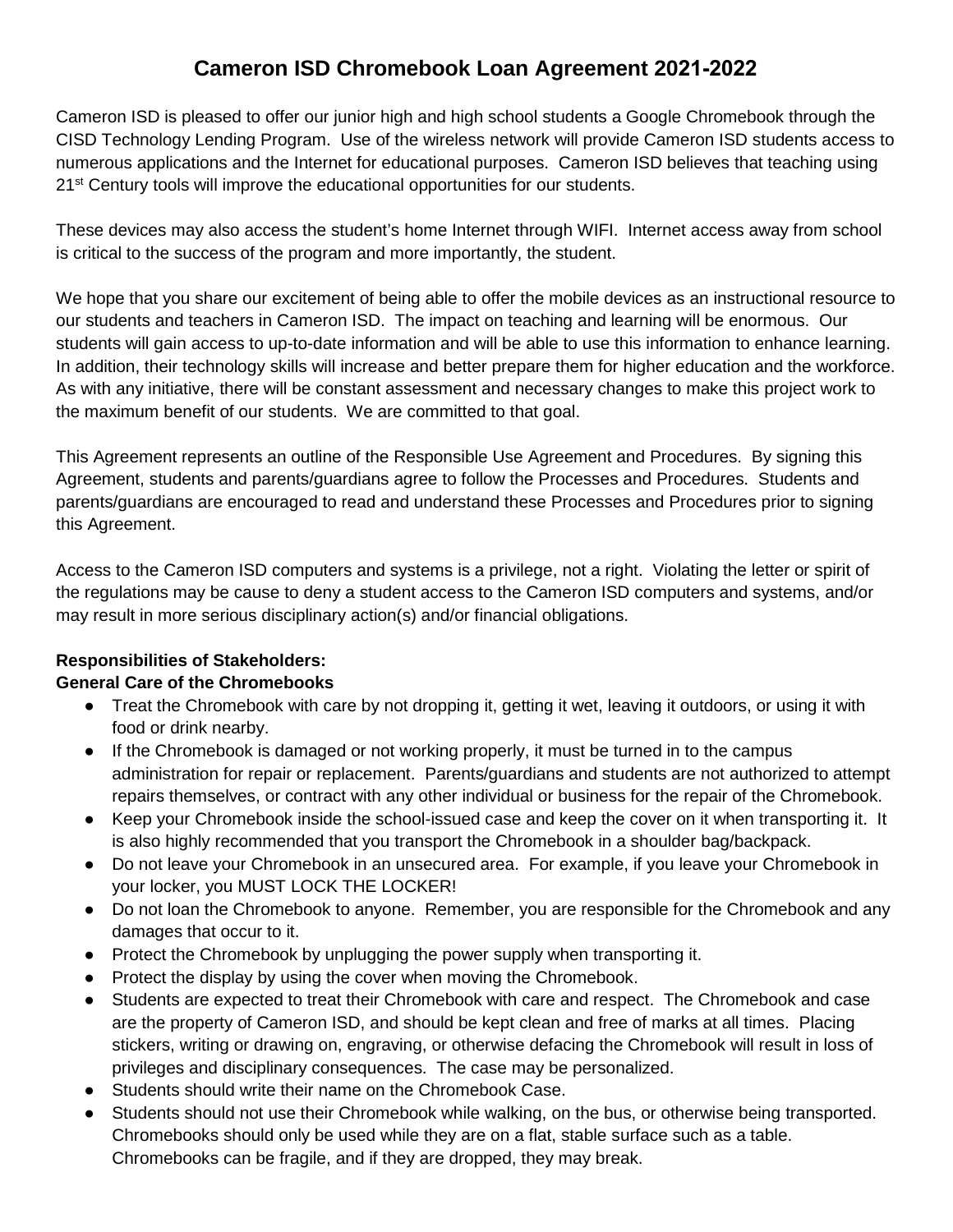- Students should protect their Chromebook from extreme heat or cold. Chromebooks should never be left in a car, even if the car is locked.
- Chromebooks should be protected from the weather, water or other liquid, food, and pets. Students should never eat or drink while using their Chromebook, or use their Chromebook near others who are eating or drinking.
- Heavy objects should never be placed or stacked on top of your Chromebook. This includes books, musical instruments, sports equipment, etc.
- Students should use care when plugging in and unplugging their power supply.

### **General Use of the Chromebook and the Cameron ISD Network System**

Cameron ISD fully expects that all members of the school community will use the computer systems in a responsible, appropriate, and legal manner. **Use the following regulations as a guide when using district computers, mobile devices, or our network:**

- Follow the Cameron ISD Responsible Use Agreement when using the Internet at home or at school.
- Any inappropriate or careless use of a computer or mobile device should be reported to a teacher or other staff member immediately.
- Students must immediately report theft or damage to a campus administrator or designee. For hardware and software problems, students must take their Chromebook to a campus administrator or designee.
- In addition, if the Chromebook is stolen, parents/guardians should immediately report the theft to the local police. A police report must be filed and submitted to the principal as soon as possible, along with a \$40 fee.
- Do not remove programs or files that are pre-installed from the Chromebook.
- Honor your family's values when using the Internet. Parents will discuss family values and expectations regarding the use of the Internet at home. Parents will supervise their child's use of the Chromebook at home.
- Do not give personal information when using the Internet.
- The school's Internet connection should be used only for research or information gathering that is directly related to academic assignments or extracurricular projects supervised by the CISD faculty.
- During instructional time, game playing on Chromebooks is not allowed unless the game is directly related to a school assignment or activity.
- E-mail (or any other computer communication) should be used only for legitimate and responsible communication between students, faculty, and the outside world. Rude, abusive, threatening, or otherwise inappropriate language is not permitted.
- Students may access only those files that belong to them or which they are certain they have permission to use. Students are expected to follow all copyright laws.
- Students are expected to only access teacher authorized sites at the appropriate times.
- Students are expected to notify their teacher immediately if they accidentally access an inappropriate site.
- Students may only use their assigned network drive to store school related files.
- Students should always protect their use account by locking the Chromebook when not using it.
- Each Chromebook is assigned to an individual student. Students should never "swap" their Chromebook with another student. Chromebooks should be in a student's possession or secured at all times.
- Students will never share their password with another student. Passwords should always be kept confidential. This pertains to the Chromebook password, email password, and the network password.
- Students are responsible for saving or backing up their documents.
- Students should never attempt to "hack" into any computer system or engage in unauthorized use of the network.
- All users must agree to never maliciously damage or steal school computer equipment or electronic data. All users must respect the Chromebooks of other students and teachers.
- All users must agree to never change the settings of school-supplied software.